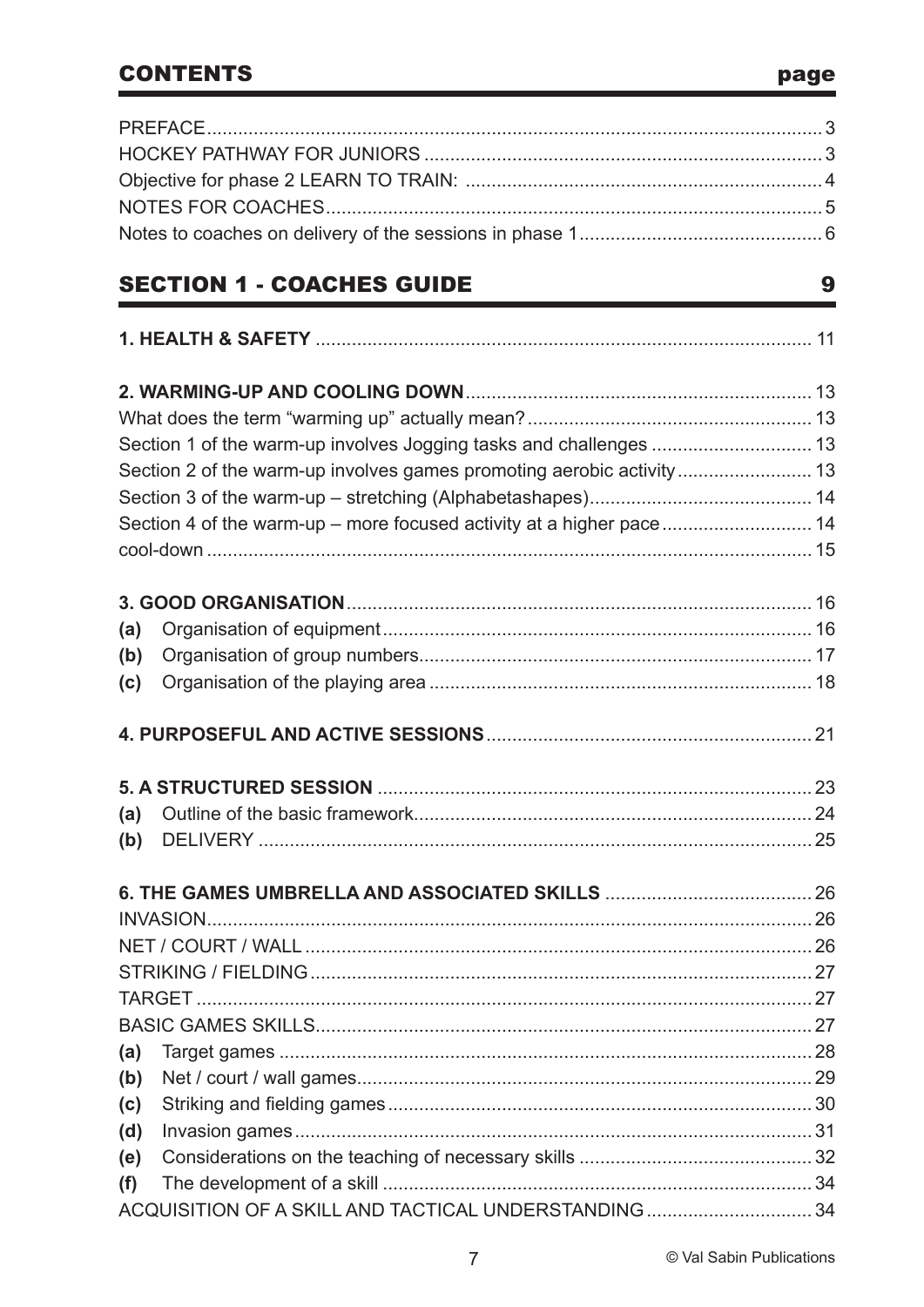### CONTENTS page

**(h)** Suggestions for adapting and modifying skills ..................................................... 36 **7. PLANNING**............................................................................................................... 39 **(a)** Planning for safety .................................................................................................. 39 **(b)** Planning for achievement - (Phase 1)..................................................................... 40 **(c)** Planning for achievement - (Phase 2)..................................................................... 41 **(d)** Planning for achievement - (Phase 2)..................................................................... 42 **(d)** Planning for Achievement - (Phase 3) .................................................................... 43 ASSESSING MOVEMENT AND SKILL DEVELOPMENT............................................ 44 Using the recording form on the next page ................................................................. 45

**(g)** Games for understanding..................................................................................... 35

### SECTION 2 - PHASE 2 LEARNING TO TRAIN DETAILED SESSION PLANS 47

## SECTION 3 - APPENDICES 109

| UNDERSTANDING THE IMPORTANCE OF WARMING-UP<br>(i)         |  |
|-----------------------------------------------------------|--|
|                                                           |  |
|                                                           |  |
|                                                           |  |
| (ii) BEING ACTIVE AND ENGAGING IN A HEALTHY LIFESTYLE 115 |  |
|                                                           |  |
|                                                           |  |
|                                                           |  |
|                                                           |  |

### SECTION 4 - GAMES 153

| SELECTION OF GAMES EVERY FOURTH OR FIFTH WEEK 153-167 |  |  |
|-------------------------------------------------------|--|--|
|                                                       |  |  |

### SECTION 5 - SINGLE SYSTEM 169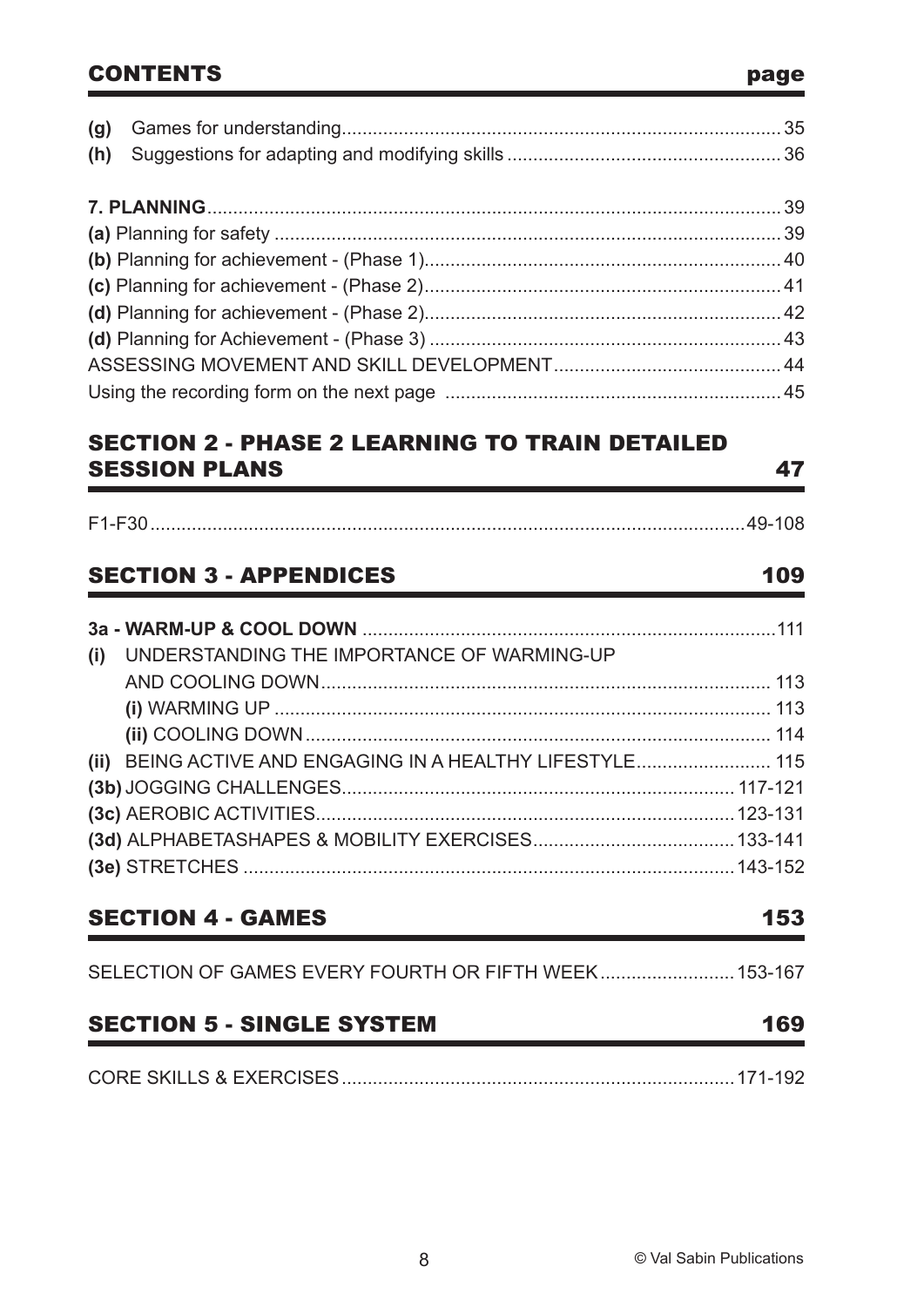# 2. WARMING-UP AND COOLING DOWN

Preparing children and young people for any physical activity should be properly structured to help them understand the value of warming-up and get them into good habits. These good habits will then be firmly established by when they are older and **need** to warm up to prevent muscle damage.

**HOWEVER – WE MUST REMEMBER THAT ATTENTION SPANS IN YOUNG CHILDREN ARE SHORT – SO THE ACTIVITIES MUST BE STIMULATING AND FUN TO DO!**

### What does the term "warming up" actually mean?

Warming-up is quite literally the process of "warming the body up" *(i.e. raising the core body temperature)* A proper warm-up should raise the body temperature by one or two degrees Celsius and is divided into three distinct phases:-

- **(a)** General warm-up
- **(b)** Stretching and mobility
- **(c)** More focused activity at a higher rate *(tag games or sport related / specific.)*

With children 5-11 years we should recognise that it may not be appropriate to rigidly rehearse each phase of the adult – structured warm-up. However, we need to understand and convey the value of these phases to children and use activities that replicate their benefits. The activities should be stimulating, motivating, engaging and fun and should prepare both body and mind, leaving children and young people ready and eager for the rest of the lesson. Warming-up gradually increases the heart rate and blood flow and raises the temperature of muscles, ligaments and tendons. This general warm-up could include simple jogging, but we all know how boring jogging can be, so this aerobic activity also needs to be fun!

### Section 1 of the warm-up involves Jogging tasks and challenges

The examples of jogging tasks and challenges that are identified in the section 3b and are used at the very beginning of each activity session, with children moving around the perimeter of the hockey pitch, or playing space. The tasks are simple, and take the emphasis away from the "boring" aspect of jogging. These activities also help to develop communication, rhythm, social skills and team work.

### Section 2 of the warm-up involves games promoting aerobic activity

The aerobic activities and games in this section of the warm-up normally involve moving about on feet, walking, running, weaving, dodging, stopping, starting and changing pace in engaging, challenging and enjoyable situations-some times with small equipment. This section has also been identified in detail in each of the FUNdamental session plans.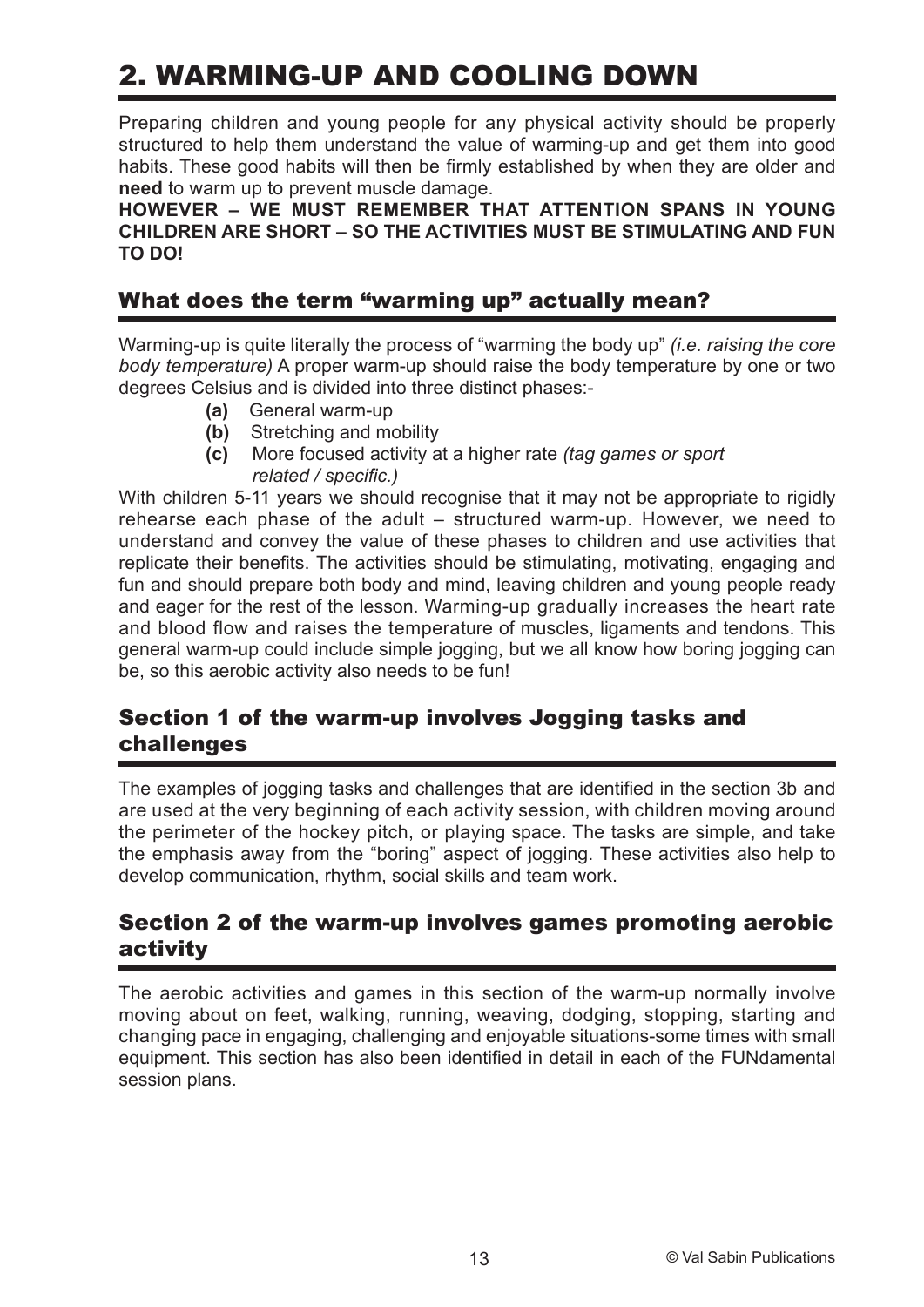# 3 GOOD ORGANISATION

Good organisation in games coaching is absolutely essential if the sessions are going to be effective, enjoyable and safe.

Organisation in games takes many different forms, the main ones being:-

- **(a)** Organisation of **equipment**
- **(b)** Organisation of **group numbers**
- **(c)** Organisation of the **playing area**

### (a) Organisation of equipment

A child's long term development will be enhanced through a focus on the A B C s *(Agility, Balance, Co-ordination and Speed)* in their earlier years. Running, throwing and catching, kicking and striking a ball, should all form a prominent part of a child's activity throughout all three phases. The development of these physical capabilities and fundamental and movement skills in Phase 1 and fundamental movement and sports skills in Phase 2 means that a range of equipment should be available to suit the ability level or basic core skill being developed.

Because of this, **COACHES SHOULD BE AWARE that equipment selection and organisation is essential. The following system is a very effective one-particularly for the development of fundamental skills for children aged 5-7 years.**

- **(i) If the coaching group is large**, all equipment essential to the lesson and used most frequently should be divided into four colour sets and stored in coloured containers which are accessible and easily carried. Each container should hold equipment of **one colour** *(e.g. green container full of green equipment and be placed in the four corners of the playing space.)* and enough for **one piece each** of every type of equipment.
- **(ii)** To mark each set with a different colour, red, yellow, blue and green, a marker pen or adhesive tape can be used. This form of marking can be used to identify such items as tennis balls, skipping ropes, wooden bats etc. but nowadays most equipment on the market can be bought in these colours which simplifies the process even more.
- **(iii)** A description of the equipment, and the **number** stored in the container, should be marked on the side of each container or on an attached tag. This enables easy checking before and after the session which can be done by the children.

To provide maximum opportunities, for development, the following types of equipment are suggested.

- Low pressure tennis balls
- Airflow balls of different sizes
- Beanbags
- Quoits
- Skipping ropes
- Bibs or bands
- **(iv)** Larger equipment such as hockey sticks, wooden and plastic bats, medium and large balls etc. can be placed in containers / nets midway between corners. Cones and hockey balls also need to be stored separately.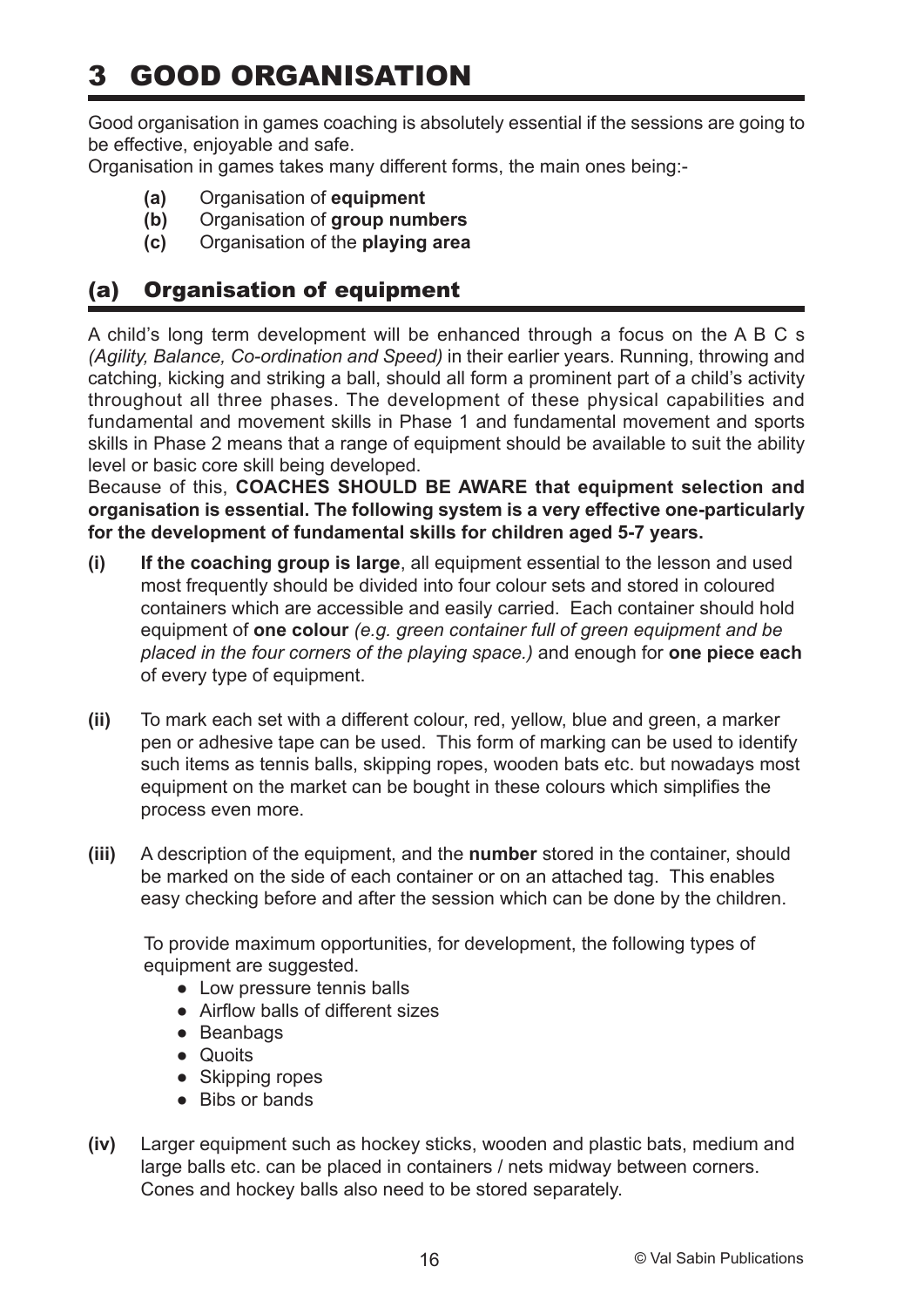### ASSESSING MOVEMENT AND SKILL DEVELOPMENT

An approach used every day by sports coaches and physical education professionals is to make movement assessments by visual observation and analysis. However, whilst it is easy to see differences in performance capability between subjects it is harder to accurately describe the movements and scoring for quantification may seem even harder.

Using this approach, the hockey pathway-Phase 2 Learning to Train has available a simple observation assessment system to help measure Skill acquisition, application and evaluation, together with safety awareness and team play. By breaking down the major points into ten elements and scoring each element out of ten generates a total score out of 100. With a little practice it is possible to produce consistently scored evaluations and there by give an indication of progress or otherwise.

The elements that we can use related to hockey at this Phase 2 stage are:

- 1. Use **a range of different techniques** of passing, controlling, dribbling and shooting.
- 2. Mark a player or space**, intercept, pass** and **tackle safely.**
- 3. Perform the skills with **confidence** and **accuracy.**
- 4. **Adapt the skills** to meet the needs of the situation.
- 5. **Play small sided games** with reasonable fluency.
- 6. **Understand and apply basic principles** of team play and tactics.
- 7. **Play within the rules** and be an effective team member.
- 8. **Recognise strengths and weaknesses** and suggest ideas for improvement
- 9. Display **agility, balance, co-ordination** and **stamina**
- 10. **Understand the safety needs** of the game and the Importance of warming up

Visually analysing and scoring each element out of ten enables us to have a quantifiable measure of the differences between performances of the same child. Some of the elements are easier to judge and score than others. However, with practice we have found that an assessor's skill level quickly rises and settles to a consistent level thus providing a low tech, low cost, but surprisingly effective method of assessment enabling the coach to give feed back to children or parents as appropriate.

NB. For more detailed analysis coaches may wish to break the statements down further into more detail.

eg 1. Into more specific skills.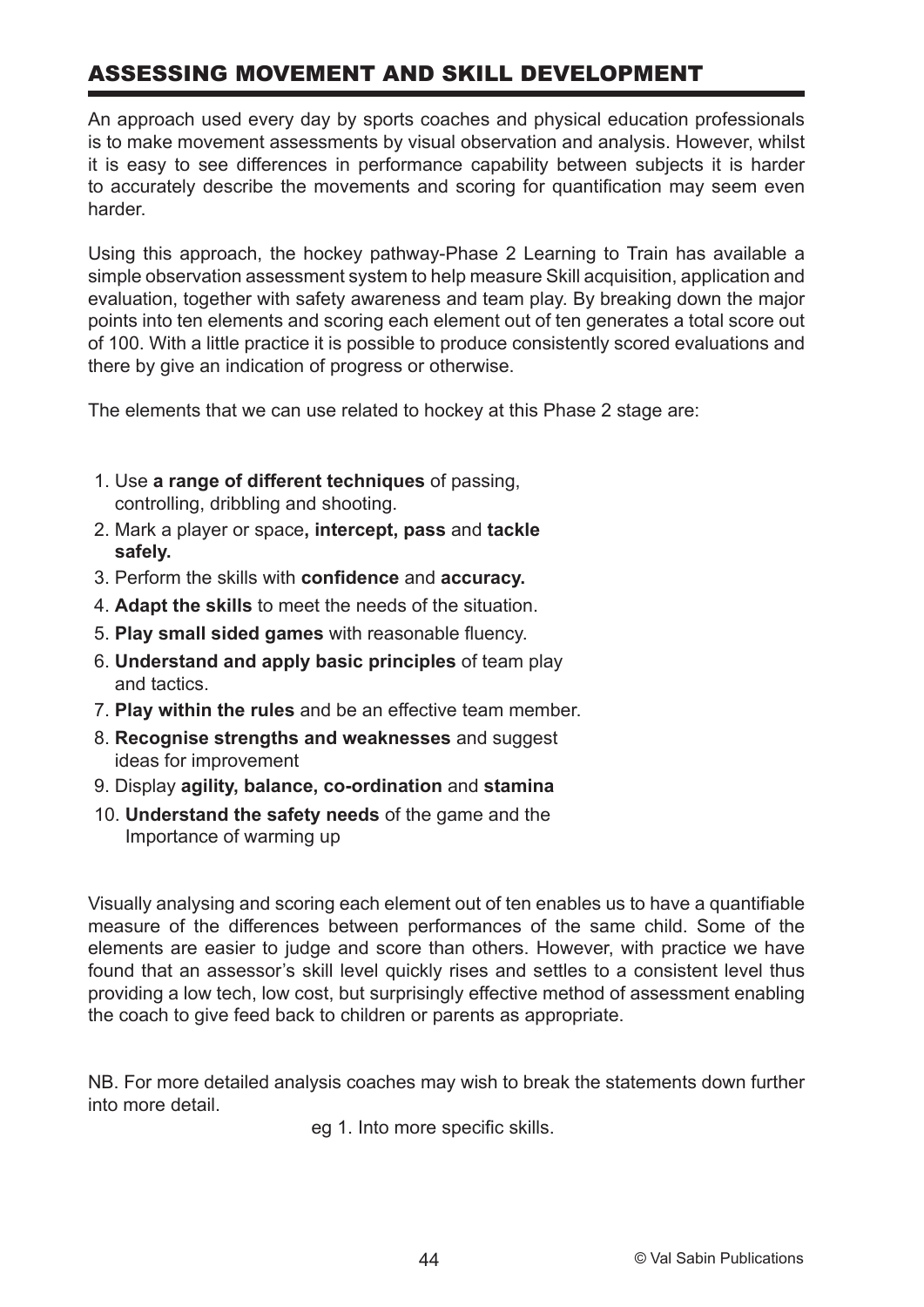

**LTT3**

### **A WARM-UP**

A stick each and stand in pairs.

- **(i) Jogging challenge** side by side with your partner, jog 20 paces, face each other 20 side steps, turn back to back, 20 side steps. Maintain the rhythm and keep together all around the edge of the playing space.
- **(ii)** Move about the space with your stick in the dribbling position close to the ground and change pace and direction on signals from the coach. After approx. 1 minute of this activity, the coach leads a stretching / mobilisation activity before repeating the running.



(a) Stick on the ground - run around with fast steps. How many times on 15/20/25 seconds. Run on and in the opposite direction - Can you beat your own record? *(3 Times)*



(b) **Stretches**Hold stick behind you – arms straight. Bend forward and raise arms behind you as high as possible – bend knees if necessary. (Don't overstretch the hamstrings) and hold for a count of 5 before returning to the upright position.





(d) Hold the stick above your head, one hand at each end. Can you bring it forward, step over it and take it back up to the starting position without letting go of the stick. You may change your grip.

**(iii) Stick tag.** A tag game in a restricted area. 2, 3 or 4 put down their sticks. It is a chasing game where those with sticks are guided on how they must hold it. *(either in the right hand only or in both hands with head of stick on the floor.)* and they are chased by those without sticks. When caught they stand still in the dribbling position and can be released by someone touching sticks.

### B SKILL DEVELOPMENT - SENDING AND RECEIVING ON THE MOVE



**(i) Two in One**4 people to one grid approx. 10m square. Put away sticks and each pair collects a medium / large ball between them. Working in the same grid at the same time, each pair keeps moving as they send and receive using **hands**. They must be aware of the other couple and avoid them.

*(Signal for the ball)*

**(ii)** Same activity, but sending and receiving with feet *(signal for the ball)*

**(iii)** Same activity, but use **hockey sticks and ball** *(signal for the ball)*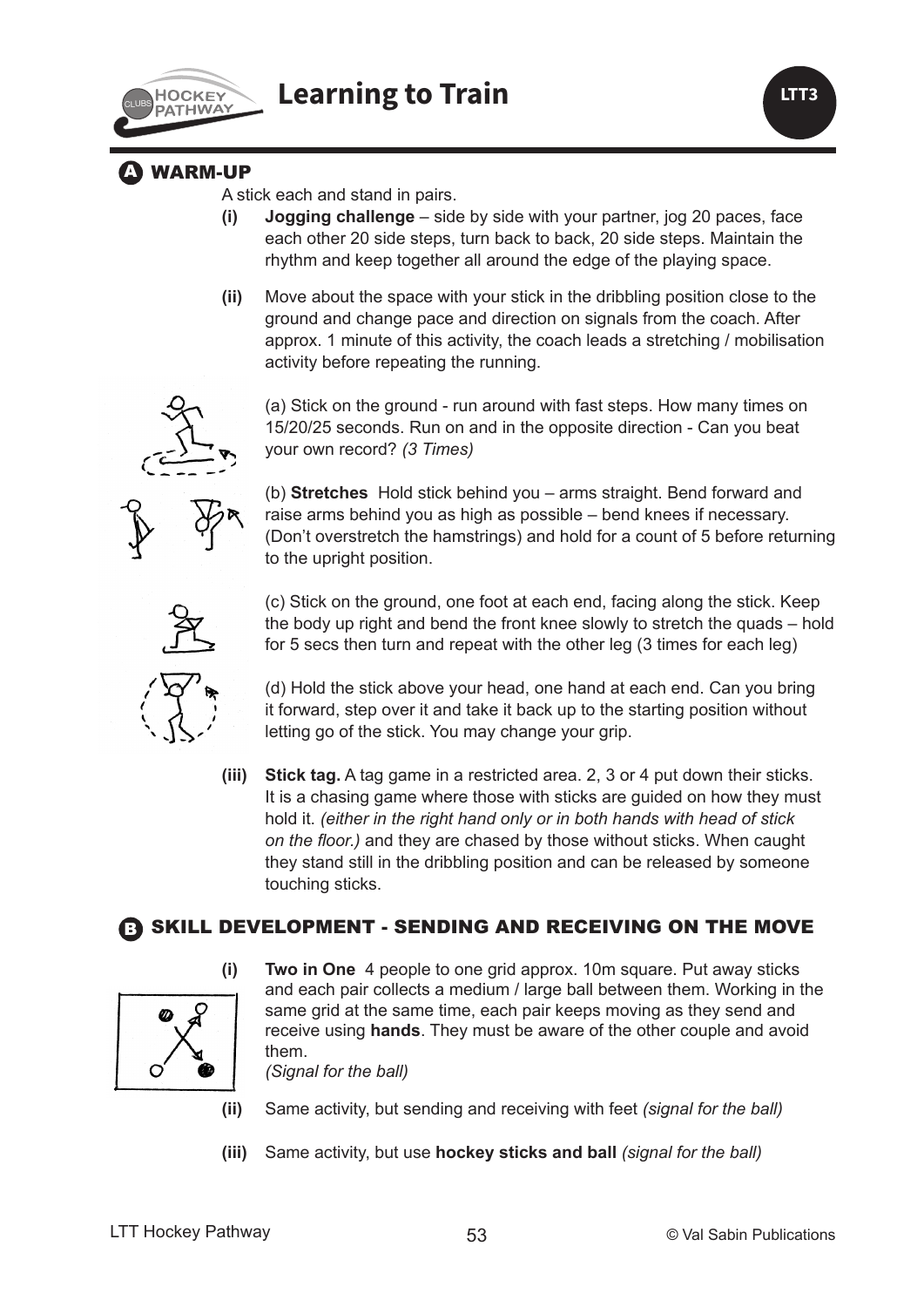



### **WARM-UP**



**(i) Timed jogging** Stand on the centre line. On a signal from the coach jog away from the line and return to stand on it exactly 20 seconds later *(the coach counts out for the first 2 or 3 times, then beginning ,middle and end only, and finally whistles for the start and finish only.)* Try out different timings *(10 seconds through to 40 seconds)* This can be made more difficult by doing it in pairs on groups of different sizes or using side-steps / strides / touching heels behind / jogging and punching the air etc.

**(ii) Mobility exercises** Stand in 2's and do mobility exercises together. Start with the head and work down the body. *(reference the Hockey Pathway)* A1 Neck A2 Shoulders A3 Truck rotation A4 Hips A5 Knees A6 Ankles

**(iii) Trains** One medium / large ball between 3 people. Stand one behind the other like a "train", the front one holding the ball in both hands. First player runs with the ball in any direction and the rest of the players follow and keep together. On a whistle signal, the front player puts the ball down and runs to the back of the line as the next player takes over etc. *(Keep moving)*

**(iv) Relays** Join together the groups of 6 with one ball between them. 3 stand one behind the other behind the 23m line and the other face them one behind the other behind the centre line. Front person on one side holds the ball in both hands. Players run and carry the ball to the opposite player and joins the back of the line. This is repeated for  $1 - 2$  minutes with the teams counting how many lengths they run in the time. Repeat it – can you Beat Your Own Record?

### SKILL DEVELOPMENT - TACKLING AND INTERCEPTING



ooo

 $\begin{smallmatrix}0&&0\&0\0&&0\end{smallmatrix}$ 

**(i) Tackling from the side** A stick each and a ball between 2. Stand side by side on the 23m line with the left side player in possession of the ball. On a signal 'A' dribbles the ball forward and 'B' tries to catch up and dispossess 'A' to dribble it back in control over the 23m line whilst 'A' tries to dribble it over the centre line in control. Take it in turns to start with the ball, and keep the score.



**(ii) "Falling back"** Same set up. 'A' has the ball behind the 23m line and 'B' is defending. 'A' dribbles forward and 'B' falls back – always watching the ball. As soon as the ball passes the centre point 'B' may tackle. The objective is for 'B' to dispossess 'A' and dribble the ball back to the 23m line under control, or for 'A' to evade the tackle *(or tackle back)* and dribble the ball over the centre line in control. Change roles every three turns.



**(iii) Three - sided interception.** Two pairs join together and mark out a triangle with 10m sides. Three players with one ball can only be outside the triangle of cones. 1 player is only allowed inside the area. The players on the outside have to pass the ball through the triangle without it being intercepted. Players make their own rules for changing the centre person.

LTT Hockey Pathway 25 The Contract of Table 2015 and Contract Orbital Contract Orbital Contract Orbital Contract Orbital Contract Orbital Contract Orbital Contract Orbital Contract Orbital Contract Orbital Contract Orbital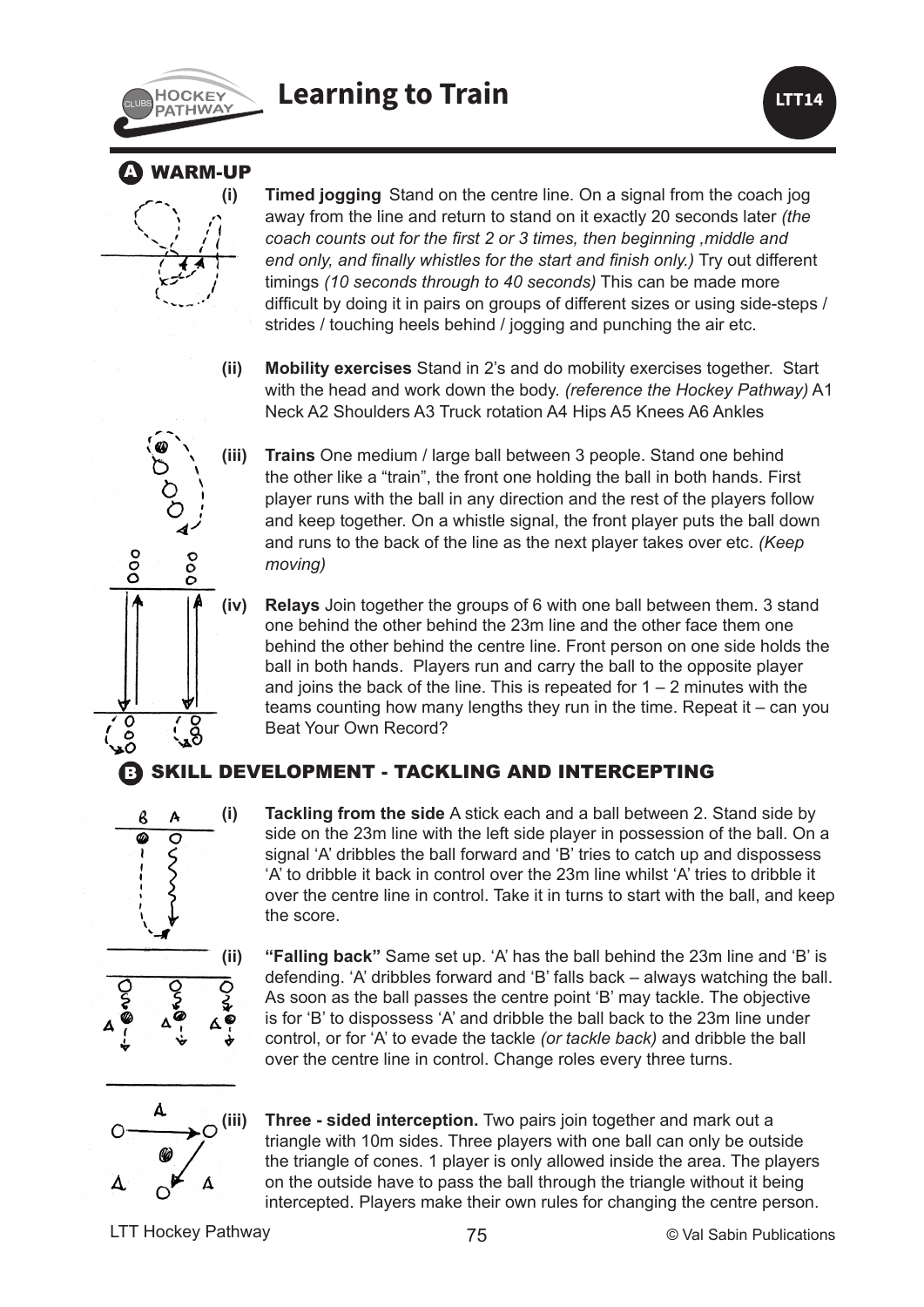# (b) BEING ACTIVE AND ENGAGING IN A HEALTHY LIFESTYLE

- **(1) If you do some really energetic movements what happens to your breathing?**
	- It gets faster, noisier and deeper.
- **(2) If you do really energetic movements what happens to your heart rate?**
	- It gets faster and stronger *(could let children feel heartbeat before activity and immediately after activity to describe the effects).*
- **(3) We take oxygen into our bodies by breathing and the heart beats faster to pump blood around the body. WHAT does the blood carry to the muscles all over the body?**
	- The blood carries **oxygen and food** to the muscles.
- **(4) WHY do they need food and oxygen?**
	- For energy.
	- Our muscles use energy when they are moving.
- **(5) WHEN you are very active and energetic how do you look?**

#### **WHAT is your body temperature like? WHAT do your muscles feel like?**

- ● We feel hot and some people are flushed in appearance.
- We begin to perspire skin feels damp and sticky
- Muscles might feel tired.

#### **(6) WHY do we get hot?**

#### **WHY do we perspire?**

- Muscles produce energy as heat.
- The heat is released through the skin damp skin cools quickly and prevents us from overheating.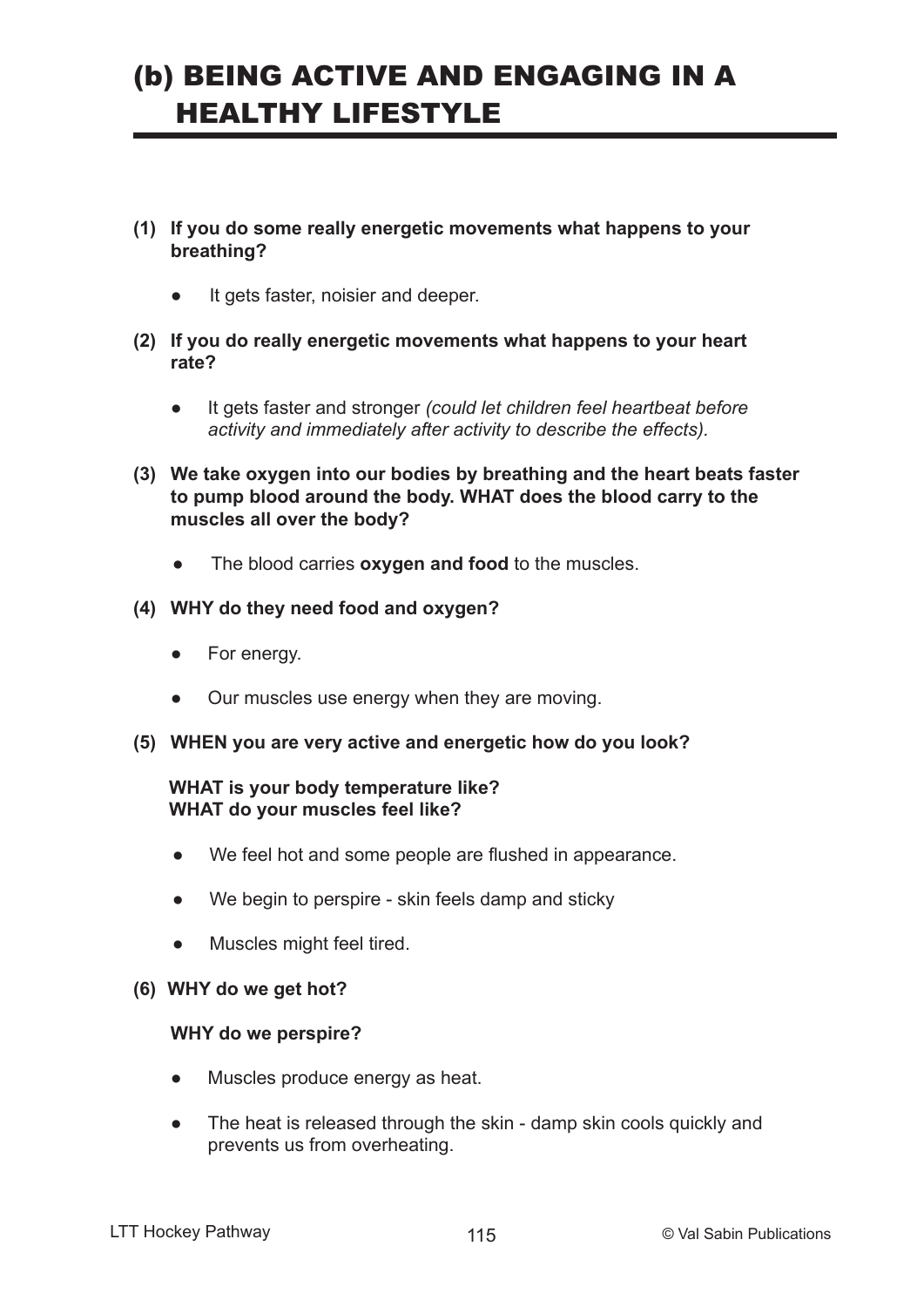

# **Learning to Train Warm Ups JOGGING CHALLENGES**

Get into groups of  $8 - 10$  carry sticks stand one behind the other in a line to jog around the edge of the pitch/ playing space. Keep jogging and arrange yourselves into alphabetical order – first letter of surnames. As soon as you have done this, change to alphabetical order of first names.

JC2

JC3

JC4

JC5

JC6

A stick each and stand in pairs. **Jogging challenge** – side by side with your partner walk 20 paces, jog 20, stride 20 all the way round the edge of the playing space – keep together.

A stick each and stand in pairs.

**Jogging challenge** – side by side with your partner, jog 20 paces, face each other 20 side steps, turn back to back, 20 side steps. Maintain the rhythm and keep together all around the edge of the playing space.

A stick each and stand in pairs.

Side-by-side with your partner, walk high knees *(pull knee gently to chest with the hockey stick every step)* 20, Jog 20 paces, jog and touch heels behind your body. 20

Get into pairs without stick.

Jog 25 paces – stretch tall – jog 25 paces – stretch wide – jog 25 paces – curl up small – jog 25 paces – twist trunk from side to side – *(Repeat the pattern all round the edge of the playing space)*.

**Jogging challenge**. On your own make up a pattern of steps where you are travelling around the edge of the playing space but changing the way you move – forwards / backwards / sideways and changing speed.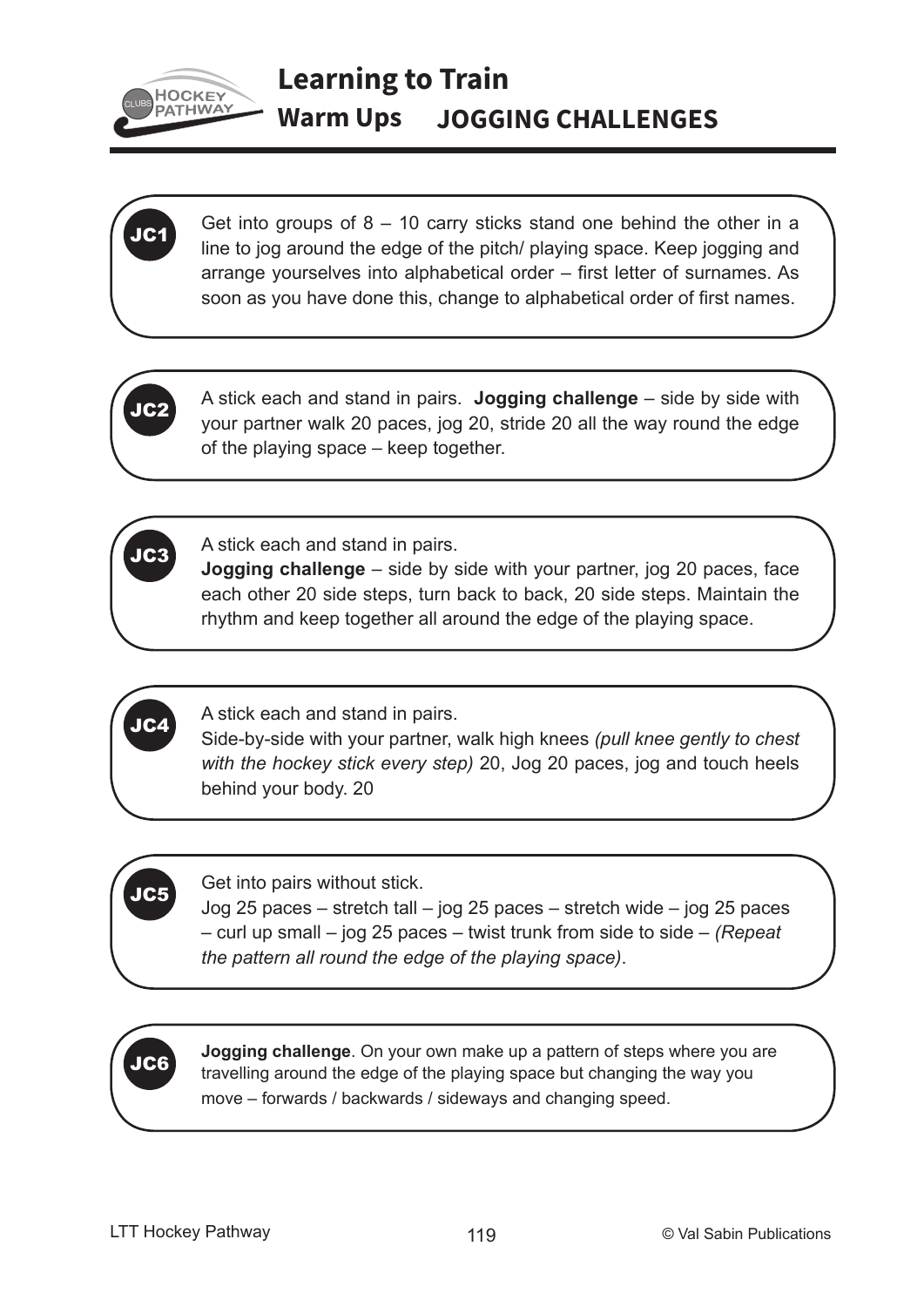

# **Learning to Train Warm Ups AEROBIC ACTIVITIES**



**Pacing.** Face a partner – 'A' on the goal line and B on the centre line. Jog towards each other - meet in the middle on the 23m line and "high 5" then jog backwards to your place. *(Repeat several times to get the timing right, then try it side galloping towards the centre)*



AR12

(a) Jog towards each other touching heels with hands behing your back. Clap both hands with your partner, then quickly turn and stride back.



**"Letters and Legs"**. Jog in a restricted area. The coach calls out a letter and if it is a letter in your name *(first name, middle name or last name)* you stand still on one leg and hold your knee to your chest. Whilst the others continue jogging. When the next letter is called, if you have that letter in your name also, you change legs, otherwise you begin jogging again.



**Jumping beans.** Same activity as Bean Picking but as you put your cone down, jump side to side 2 footed jumps across it 8 times before beginning to run again. When the signal *(2 whistles)* indicates to pick up a cone, pick it up and do 3 star jumps before continuing the run. Put the cones away.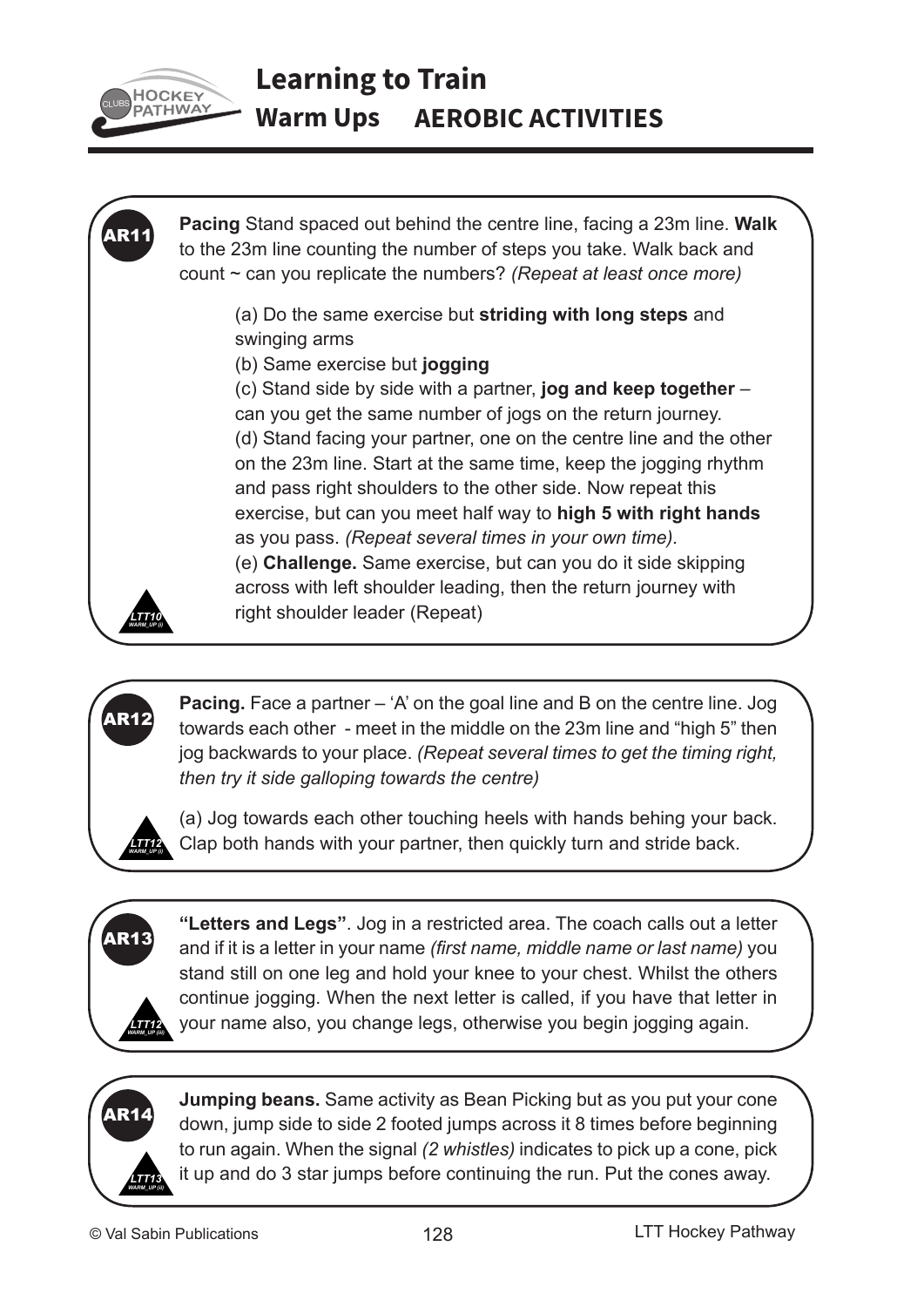

GA<sup>.</sup>

↑  $\mathbf{I}$  $\mathbf{I}$  $\blacksquare$ Ò

### 3 v 1 PARALLEL LINES

- 3 attackers v 1 defender in a long grid approx 10 m wide between the goal line and/or centre line and the 23m line.
- Defender defends the whole width of the 10m baseline.
- Attackers start spaced out along the start line and pass between themselves in any order as they progress down **t t** ine grid.
- $T = \begin{bmatrix} 1 & 1 \\ 1 & 1 \end{bmatrix}$  They must stay in their parallel "corridors" and  $\begin{bmatrix} 1 & 1 \\ 1 & 1 \end{bmatrix}$  pass between themselves to outwit the defender.
- $\begin{array}{c} \mathbf{A} \\ \mathbf{B} \end{array}$   $\begin{array}{c} \bullet \\ \bullet \end{array}$  A goal is scored when an attacker runs the ball over the goal line in control or stops it on the line. The defender scores 2 goals if he/she hits the ball over the start line.
	- When 2 goals have been scored, change the defender.

**Coaching points.** Quick passing – one or two touch Move forwards and backwards to support / draw the defender Move sideways only within your narrow corridor Defender "fall back" and wait the opportune moment to intercept or tackle



*LTT1*

### 3 v 1 ROVING ATTACK

- 3 attackers v 1 defender in a long grid approx 10m wide between the goal line 23rd or the 23rd and centre line.
- Defender defends the whole width of the 10 m baseline Attackers start spread out along the start line and pass between themselves in any order to progress using square and through passes as much as possible.
- The attackers can move anywhere on the pitch to support each other or draw and outwit the defender who can score 2 goals if he/she intercepts and strikes the ball over the  $\phi$  start line.
	- The attackers score a goal by dribbling it over the goal line in a controlled way or by stopping it on the line after making at least 3 passes between them.

*LTT2*

ለ•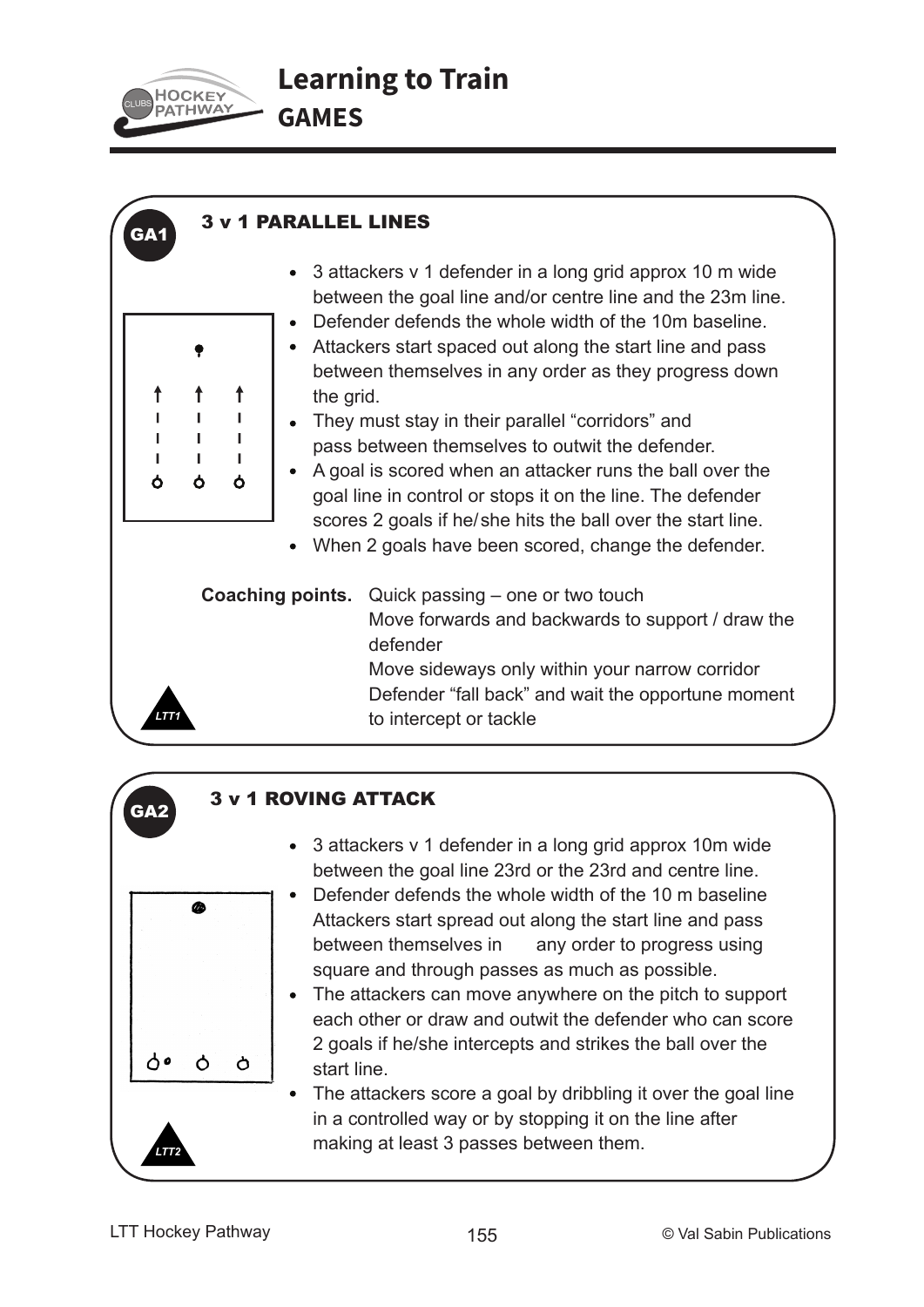# Hockey Pathway

In order for players to progress though the single System Syllabus set out by England Hockey there are certain identified Core Skills which they will need to achieve. It is important that even at the very lowest level on the pathway – "Fundamentals Phase 1" – the appropriate activities and the appropriate staged practices leading up to them should be an essential part of each session. Staged development and repetition are essential parts of a player's learning and progress and the success it generates increases the player's confidence and self esteem as well as their physical competence.

The Core Skills, as identified by England Hockey fall into three main categories: Unopposed ball carrying Receiving the ball on the move Passing

### 1. Unopposed Ball Carrying – FOOTWORK

**A. Initial Stages** can be delivered with the child **moving along a line**

**(i)** Dribble the **feet and ball** on the line



**(iii)** Move **feet** along the lines and dribble the ball from one side of the line to the other



 $\frac{1}{\sqrt{2}}\frac{1}{\sqrt{2}}\frac{1}{\sqrt{2}}\frac{1}{\sqrt{2}}\frac{1}{\sqrt{2}}\frac{1}{\sqrt{2}}\frac{1}{\sqrt{2}}\frac{1}{\sqrt{2}}\frac{1}{\sqrt{2}}\frac{1}{\sqrt{2}}\frac{1}{\sqrt{2}}\frac{1}{\sqrt{2}}\frac{1}{\sqrt{2}}\frac{1}{\sqrt{2}}\frac{1}{\sqrt{2}}\frac{1}{\sqrt{2}}\frac{1}{\sqrt{2}}\frac{1}{\sqrt{2}}\frac{1}{\sqrt{2}}\frac{1}{\sqrt{2}}\frac{1}{\sqrt{2}}\frac{1}{\sqrt{2}}$ 

Ball Feet

**B**. **Next stage of the activity** is to slalom through a line of off – set cones



**A quality ball – carrying position** requires the player to.……

- •Maintain a more upright stick by keeping the left elbow high *(if it comes in too close to the body the ball may move off-line)*
- •Keep the back of the left hand facing forwards. *(This helps maintain the position of the elbow and enable quick movement of the ball.)*
- •Make sure the right hand is not too low on the stick *(this can cause poor posture.)*
- •Keep the arms away from the body and the ball away from the feet *(a ball too close to the feet will affect both footwork and vision)*
- •Slightly bend the knees to keep a balanced position
- •Try and keep the back straight so they can intermittently look ahead. *(probably about 5 – 10M)*
- •Concentrate on quick, light footwork.

### **C. The next stage of progression** could be…………….

- •Widen the slalom to make the footwork more challenging
- •Shorten the distance between the cones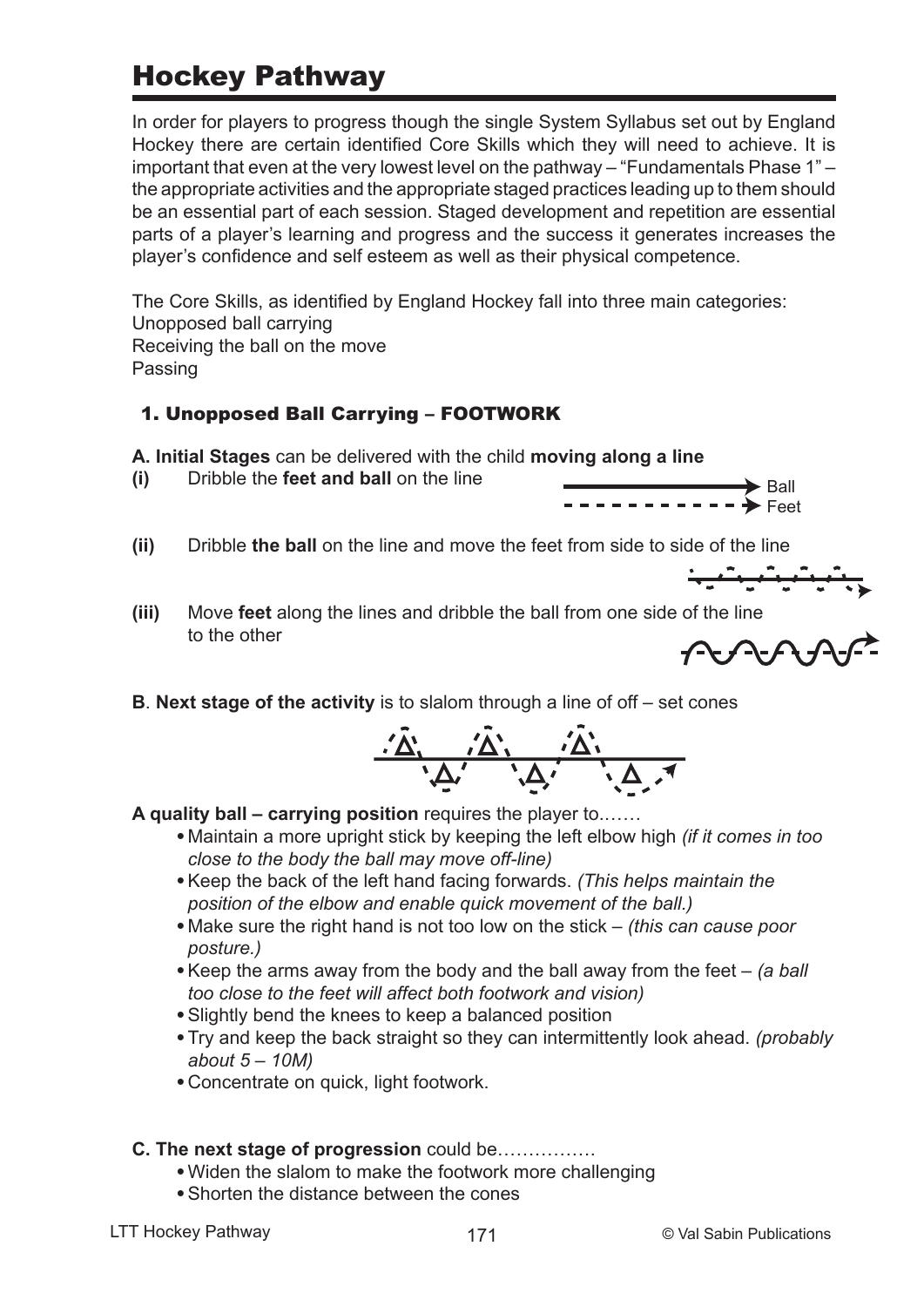# 5. Unopposed Ball Carrying – PULL BACK

**A. Initial stages** can be delivered simply to help children change direction with control.

- **(i)** All facing in the same direction, children respond to "forward" "back" from the coach *(or one whilst forward, two whistles backwards etc.)* to help children achieve change of direction and a sharp, quick, pull back.
- **(ii)** "Figure of eight" Set up 2 cones approximately 10m apart.



Starting point midway and below. Dribble diagonally towards, a cone, pull back sharply, then dribble diagonally towards to second cone to repeat. This is a continuous practice.

### **B. The next stage is the full. PULL BACK EXERCISE**

This is the same set up of cones as for the V drag, but the player performs a much deeper drag, pulling the ball back across the body and demonstrate the need for smooth stick work and a good ball carrying position whist changing direction and accelerating away with the ball.